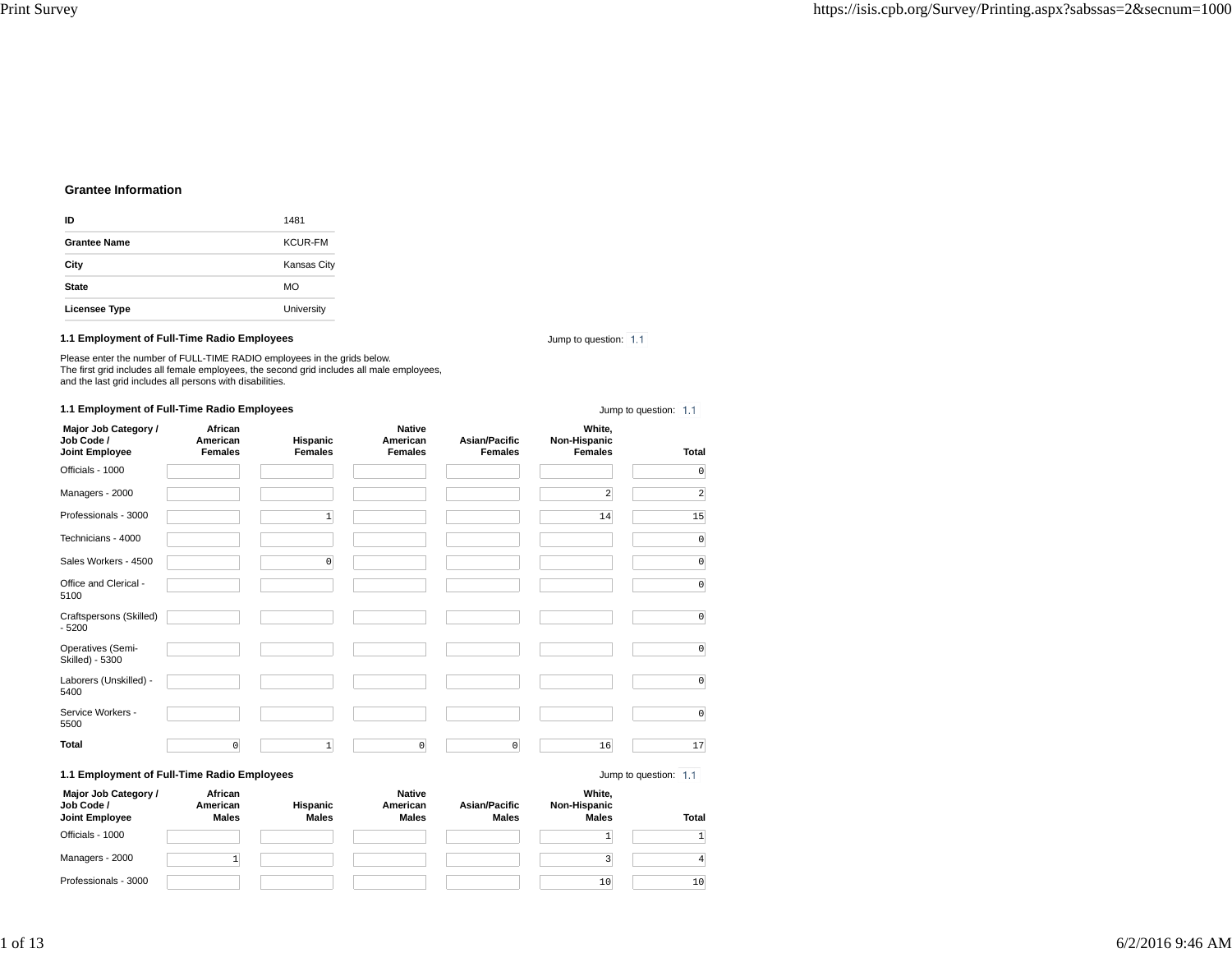| Technicians - 4000                                                                                                                                                                                                                                                                                                                                                                                                                                                                                                                                                                                                                                  |                     |          |                           |   |                      |              | $\mathbf 1$                      | $\mathbf{1}$   |
|-----------------------------------------------------------------------------------------------------------------------------------------------------------------------------------------------------------------------------------------------------------------------------------------------------------------------------------------------------------------------------------------------------------------------------------------------------------------------------------------------------------------------------------------------------------------------------------------------------------------------------------------------------|---------------------|----------|---------------------------|---|----------------------|--------------|----------------------------------|----------------|
| Sales Workers - 4500                                                                                                                                                                                                                                                                                                                                                                                                                                                                                                                                                                                                                                |                     |          |                           |   |                      |              |                                  | $\circ$        |
| Office and Clerical -<br>5100                                                                                                                                                                                                                                                                                                                                                                                                                                                                                                                                                                                                                       |                     | 0        |                           |   |                      |              |                                  | $\circ$        |
| Craftspersons (Skilled)<br>$-5200$                                                                                                                                                                                                                                                                                                                                                                                                                                                                                                                                                                                                                  |                     |          |                           |   |                      |              |                                  | $\overline{0}$ |
| Operatives (Semi-<br>Skilled) - 5300                                                                                                                                                                                                                                                                                                                                                                                                                                                                                                                                                                                                                |                     |          |                           |   |                      |              |                                  | $\circ$        |
| Laborers (Unskilled) -<br>5400                                                                                                                                                                                                                                                                                                                                                                                                                                                                                                                                                                                                                      |                     |          |                           |   |                      |              |                                  | $\circ$        |
| Service Workers -<br>5500                                                                                                                                                                                                                                                                                                                                                                                                                                                                                                                                                                                                                           |                     |          |                           |   |                      |              |                                  | $\circ$        |
| Total                                                                                                                                                                                                                                                                                                                                                                                                                                                                                                                                                                                                                                               | $\mathbf{1}$        | 0        |                           | 0 |                      | 0            | 15                               | 16             |
| 1.1 Employment of Full-Time Radio Employees                                                                                                                                                                                                                                                                                                                                                                                                                                                                                                                                                                                                         |                     |          |                           |   |                      |              | Jump to question: 1.1            |                |
| Major Job Category /<br>Job Code /                                                                                                                                                                                                                                                                                                                                                                                                                                                                                                                                                                                                                  |                     |          |                           |   |                      |              |                                  |                |
| Joint Employee<br>Officials - 1000                                                                                                                                                                                                                                                                                                                                                                                                                                                                                                                                                                                                                  |                     |          |                           |   |                      |              | <b>Persons with Disabilities</b> |                |
| Managers - 2000                                                                                                                                                                                                                                                                                                                                                                                                                                                                                                                                                                                                                                     |                     |          |                           |   |                      |              |                                  |                |
| Professionals - 3000                                                                                                                                                                                                                                                                                                                                                                                                                                                                                                                                                                                                                                |                     |          |                           |   |                      |              |                                  |                |
| Technicians - 4000                                                                                                                                                                                                                                                                                                                                                                                                                                                                                                                                                                                                                                  |                     |          |                           |   |                      |              |                                  |                |
| Sales Workers - 4500                                                                                                                                                                                                                                                                                                                                                                                                                                                                                                                                                                                                                                |                     |          |                           |   |                      |              |                                  |                |
| Office and Clerical - 5100                                                                                                                                                                                                                                                                                                                                                                                                                                                                                                                                                                                                                          |                     |          |                           |   |                      |              |                                  |                |
| Craftspersons (Skilled) - 5200                                                                                                                                                                                                                                                                                                                                                                                                                                                                                                                                                                                                                      |                     |          |                           |   |                      |              |                                  |                |
| Operatives (Semi-Skilled) - 5300                                                                                                                                                                                                                                                                                                                                                                                                                                                                                                                                                                                                                    |                     |          |                           |   |                      |              |                                  |                |
| Laborers (Unskilled) - 5400                                                                                                                                                                                                                                                                                                                                                                                                                                                                                                                                                                                                                         |                     |          |                           |   |                      |              |                                  |                |
| Service Workers - 5500                                                                                                                                                                                                                                                                                                                                                                                                                                                                                                                                                                                                                              |                     |          |                           |   |                      |              |                                  |                |
| Total                                                                                                                                                                                                                                                                                                                                                                                                                                                                                                                                                                                                                                               |                     |          |                           |   |                      |              |                                  | $\circ$        |
| 1.1 Employment of Full-Time Radio Employees                                                                                                                                                                                                                                                                                                                                                                                                                                                                                                                                                                                                         |                     |          |                           |   |                      |              | Jump to question: 1.1            |                |
| Please enter the gender and ethnicity of each<br>person with disabilities listed above (e.g. 1 African American female).                                                                                                                                                                                                                                                                                                                                                                                                                                                                                                                            |                     |          |                           |   |                      |              |                                  |                |
| 1.2 Major Programming Decision Makers                                                                                                                                                                                                                                                                                                                                                                                                                                                                                                                                                                                                               |                     |          |                           |   |                      |              | Jump to question: 1.2            |                |
| Please report by gender and ethnic or racial group the headcount of full-time employees having responsibility for making<br>major programming decisions. Include the station general manager if appropriate. Major programming decisions include<br>decisions about program acquisition and production, program development, on-air program scheduling, etc. This item should<br>result in a double-counting of some full-time employees; employees having the responsibility for making major<br>programming decisions should be included in the counts for this item and again,<br>by job category above, in the full-time employee Question 1.1. |                     |          |                           |   |                      |              |                                  |                |
| 1.2 Major Programming Decision Makers                                                                                                                                                                                                                                                                                                                                                                                                                                                                                                                                                                                                               |                     |          |                           |   |                      |              | Jump to question: 1.2            |                |
| Of the full-time employees reported in Question 1.1, how many, including the station general manager,<br>have responsibility for making major programming decisions?                                                                                                                                                                                                                                                                                                                                                                                                                                                                                |                     |          |                           |   |                      |              |                                  |                |
| 1.2 Major Programming Decision Makers                                                                                                                                                                                                                                                                                                                                                                                                                                                                                                                                                                                                               |                     |          |                           |   |                      |              | Jump to question: 1.2            |                |
|                                                                                                                                                                                                                                                                                                                                                                                                                                                                                                                                                                                                                                                     | African<br>American | Hispanic | <b>Native</b><br>American |   | <b>Asian/Pacific</b> | Non-Hispanic | White,                           | Total          |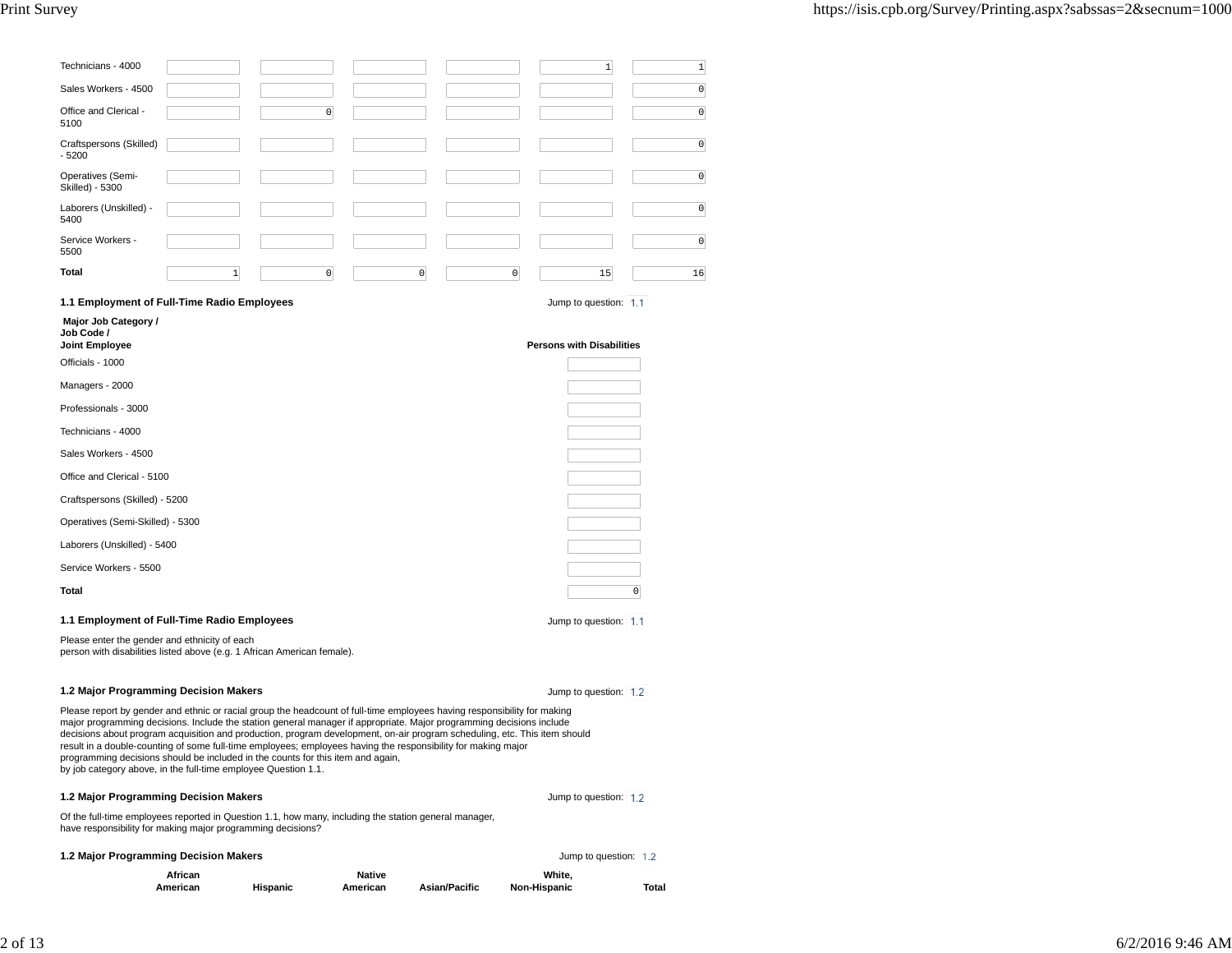| Female<br>Major<br>Programming<br>Decision<br>Makers |          |          |   |   |                |
|------------------------------------------------------|----------|----------|---|---|----------------|
| Male Major<br>Programming<br>Decision<br>Makers      |          |          |   |   | $\overline{ }$ |
| <b>Total</b>                                         | $\Omega$ | $\Omega$ | 0 | Δ | 4              |

## **1.3 Employment of Part-Time Radio Employees**

Please enter the number of PART-TIME employees in the grids below. The first grid includes all female employees, the second grid includes all male employees, and the last grid includes all persons with disabilities.

# **1.3 Employment of Part-Time Radio Employees**

Jump to question: 1.3

Jump to question: 1.3

| Major Job Category /<br>Job Code     | African<br>American<br><b>Females</b> | Hispanic<br><b>Females</b> | <b>Native</b><br>American<br><b>Females</b> | <b>Asian/Pacific</b><br><b>Females</b> | White,<br>Non-Hispanic<br><b>Females</b> | Total                   |
|--------------------------------------|---------------------------------------|----------------------------|---------------------------------------------|----------------------------------------|------------------------------------------|-------------------------|
| Officials - 1000                     |                                       |                            |                                             |                                        |                                          | $\overline{0}$          |
| Managers - 2000                      | $\overline{0}$                        |                            |                                             |                                        |                                          | $\overline{0}$          |
| Professionals - 3000                 | $\overline{2}$                        | $\overline{2}$             |                                             |                                        | 3                                        | $\overline{7}$          |
| Technicians - 4000                   |                                       |                            |                                             |                                        |                                          | $\circ$                 |
| Sales Workers - 4500                 |                                       |                            |                                             |                                        | $\overline{\mathbf{c}}$                  | $\overline{2}$          |
| Office and Clerical -<br>5100        |                                       |                            |                                             |                                        | $\overline{\mathbf{3}}$                  | $\overline{\mathbf{3}}$ |
| Craftspersons (Skilled)<br>$-5200$   |                                       |                            |                                             |                                        |                                          | $\Omega$                |
| Operatives (Semi-<br>skilled) - 5300 |                                       |                            |                                             |                                        |                                          | $\overline{0}$          |
| Laborers (Unskilled) -<br>5400       |                                       |                            |                                             |                                        |                                          | 0                       |
| Service Workers -<br>5500            |                                       |                            |                                             |                                        |                                          | $\overline{0}$          |
| Total                                | $\overline{2}$                        | $\overline{2}$             | $\mathbb O$                                 | $\circ$                                | 8                                        | 12                      |

## **1.3 Employment of Part-Time Radio Employees**

Jump to question: 1.3

| Major Job Category /<br>Job Code   | African<br>American<br><b>Males</b> | Hispanic<br><b>Males</b> | <b>Native</b><br>American<br><b>Males</b> | <b>Asian/Pacific</b><br><b>Males</b> | White,<br>Non-Hispanic<br><b>Males</b> | Total          |
|------------------------------------|-------------------------------------|--------------------------|-------------------------------------------|--------------------------------------|----------------------------------------|----------------|
| Officials - 1000                   |                                     |                          |                                           |                                      |                                        | $\circ$        |
| Managers - 2000                    |                                     |                          |                                           |                                      |                                        | $\circ$        |
| Professionals - 3000               |                                     |                          |                                           |                                      | $\overline{7}$                         | 7              |
| Technicians - 4000                 |                                     |                          |                                           |                                      |                                        | $\mathbb O$    |
| Sales Workers - 4500               |                                     |                          |                                           |                                      |                                        | $\mathbf{1}$   |
| Office and Clerical -<br>5100      |                                     |                          |                                           |                                      |                                        | $\circ$        |
| Craftspersons (Skilled)<br>$-5200$ |                                     |                          |                                           |                                      |                                        | $\overline{0}$ |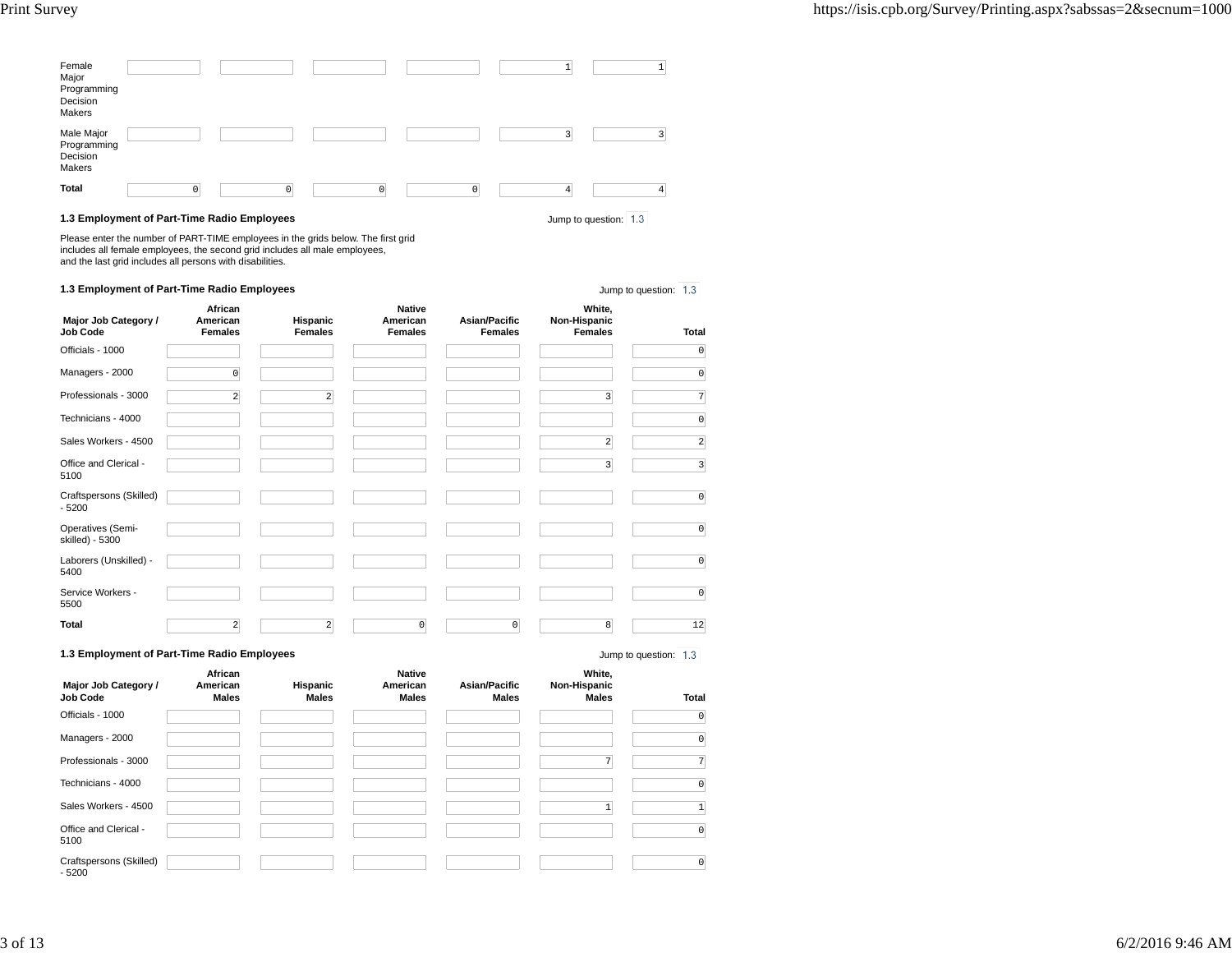| Operatives (Semi-<br>skilled) - 5300                                                                                                                                                                                            | 0                                                     |
|---------------------------------------------------------------------------------------------------------------------------------------------------------------------------------------------------------------------------------|-------------------------------------------------------|
| Laborers (Unskilled) -<br>5400                                                                                                                                                                                                  | $\circ$                                               |
| Service Workers -<br>5500                                                                                                                                                                                                       | $\circ$                                               |
| Total<br>$\overline{0}$<br>0<br>$\mathsf 0$                                                                                                                                                                                     | $\mathsf 0$<br>8<br>8                                 |
| 1.3 Employment of Part-Time Radio Employees                                                                                                                                                                                     | Jump to question: 1.3                                 |
| Major Job Category /<br>Job Code                                                                                                                                                                                                | <b>Persons with Disabilities</b>                      |
| Officials - 1000                                                                                                                                                                                                                |                                                       |
| Managers - 2000                                                                                                                                                                                                                 |                                                       |
| Professionals - 3000                                                                                                                                                                                                            |                                                       |
| Technicians - 4000                                                                                                                                                                                                              |                                                       |
| Sales Workers - 4500                                                                                                                                                                                                            |                                                       |
| Office and Clerical - 5100                                                                                                                                                                                                      |                                                       |
| Craftspersons (Skilled) - 5200                                                                                                                                                                                                  |                                                       |
| Operatives (Semi-skilled) - 5300                                                                                                                                                                                                |                                                       |
| Laborers (Unskilled) - 5400                                                                                                                                                                                                     |                                                       |
| Service Workers - 5500                                                                                                                                                                                                          |                                                       |
| Total                                                                                                                                                                                                                           | $\mathsf{O}\!\!\!\!\rule{0.3pt}{1.1ex}\hspace{0.2pt}$ |
| 1.4 Part-Time Employment                                                                                                                                                                                                        | Jump to question: 1.4                                 |
| Of all the part-time employees listed in Question 1.3, how many worked less than 15 hours per week and how many<br>worked 15 or more hours per week, but not full time?                                                         |                                                       |
| 1.4 Part-Time Employment                                                                                                                                                                                                        | Jump to question: 1.4                                 |
| Number working less than 15 hours per week                                                                                                                                                                                      | 7                                                     |
| 1.4 Part-Time Employment                                                                                                                                                                                                        | Jump to question: 1.4                                 |
| Number working 15 or more hours per week                                                                                                                                                                                        | 13                                                    |
| 1.5 Full-Time Hiring                                                                                                                                                                                                            | Jump to question: 1.5                                 |
| Enter the number of full-time employees in each category hired during the fiscal year.<br>(Do not include internal promotions, but do include employees who changed from part-time to full-time status during the fiscal year.) |                                                       |
| 1.5 Full-Time Hiring                                                                                                                                                                                                            | Jump to question: 1.5                                 |
| No full-time employees were hired (check here if applicable)                                                                                                                                                                    | □                                                     |
| 1.5 Full-Time Hiring                                                                                                                                                                                                            | Jump to question: 1.5                                 |
| Major Job Category /                                                                                                                                                                                                            |                                                       |
| <b>Job Code</b><br><b>Minority Female</b><br><b>Non-Minority Female</b><br><b>Minority Male</b>                                                                                                                                 | <b>Non-Minority Male</b><br>Total                     |
| Officials - 1000                                                                                                                                                                                                                | $\circ$                                               |
| Managers - 2000                                                                                                                                                                                                                 | $\mathsf{O}\xspace$                                   |
| Professionals - 3000                                                                                                                                                                                                            | $\ensuremath{\mathbbm{1}}$<br>$\mathbf{1}$            |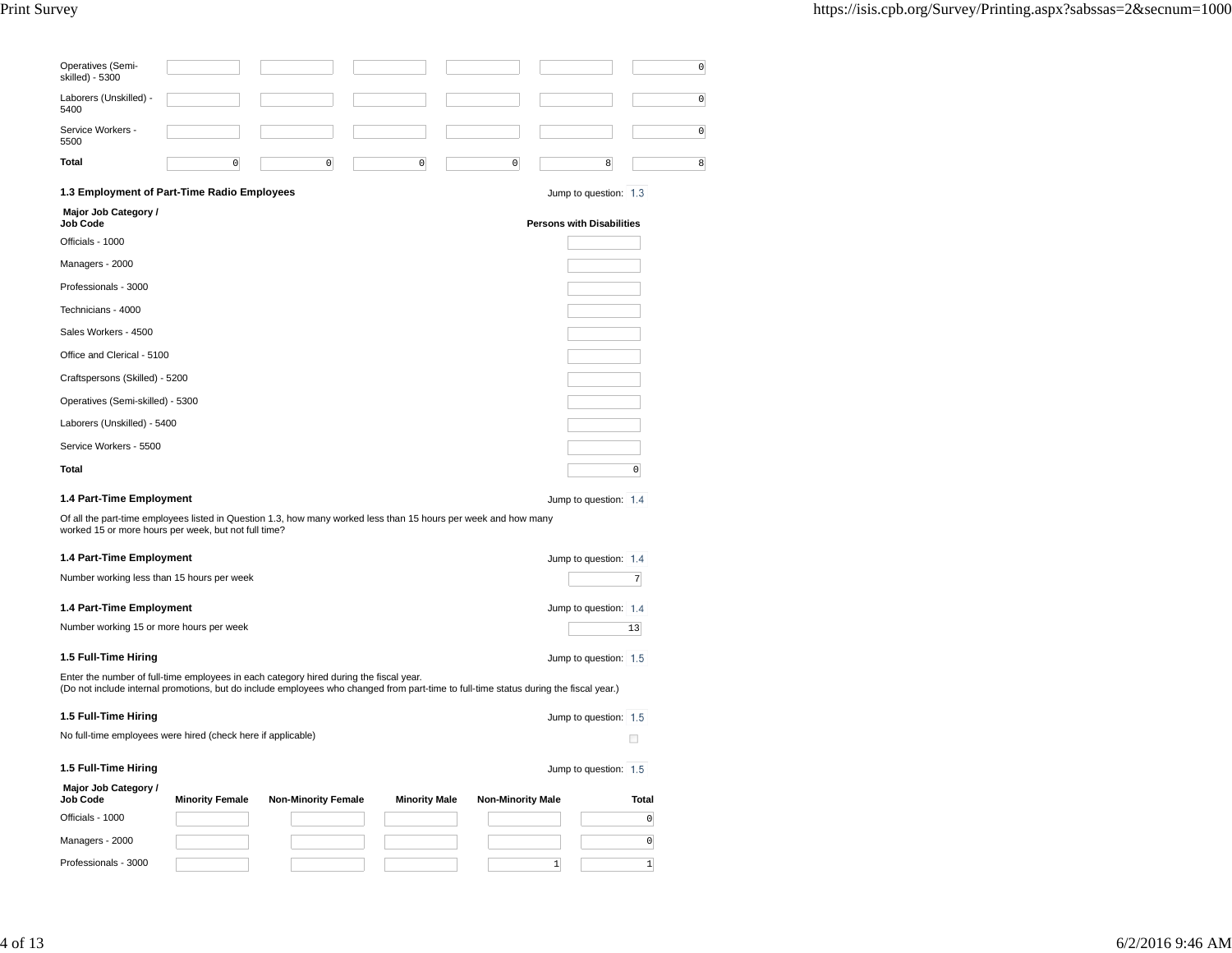| Technicians - 4000                         |  |  |  |  |  |
|--------------------------------------------|--|--|--|--|--|
| Sales Workers - 4500                       |  |  |  |  |  |
| Office / Service Workers<br>$-5100 - 5500$ |  |  |  |  |  |
| Total                                      |  |  |  |  |  |

## **1.6 Full-Time and Part-Time Job Openings**

Jump to question: 1.6

Enter the total number of full-time and part-time openings that occurred during the fiscal year. Include both vacancies in previously filled positions and newly created positions. Include all positions that became available during the fiscal year,regardless of whether they were filled during the year. If a job opening was filled during the year, include it regardless of<br>whether it was filled by an internal or an external candidate. Do not include as job openings an newly created position to be filled). If no full-time or part-time job openings occured, please enter zero.

| 1.6 Full-Time and Part-Time Job Openings<br>Number of full-time and part-time job openings             |         | Jump to question: 1.6<br>$\overline{4}$ |
|--------------------------------------------------------------------------------------------------------|---------|-----------------------------------------|
| 1.7 Hiring Contractors                                                                                 |         | Jump to question: 1.7                   |
| During the fiscal year, did you hire independent contractors to provide any of the following services? |         |                                         |
| 1.7 Hiring Contractors                                                                                 |         | Jump to question: 1.7                   |
|                                                                                                        |         | Check all that apply                    |
| Underwritting solicitation related activities                                                          |         | $\checkmark$                            |
| <b>Direct Mail</b>                                                                                     |         | п                                       |
| Telemarketing                                                                                          |         | п                                       |
| Other development activities                                                                           |         | п                                       |
| Legal services                                                                                         |         | п                                       |
| Human Resource services                                                                                |         | П                                       |
| Accounting/Payroll                                                                                     |         | п                                       |
| Computer operations                                                                                    |         |                                         |
| Website design                                                                                         |         | $\sqrt{}$                               |
| Website content                                                                                        |         | $\checkmark$                            |
| Broadcasting engineering                                                                               |         | п                                       |
| Engineering                                                                                            |         | $\sqrt{}$                               |
| Program director activities                                                                            |         |                                         |
| None of the above                                                                                      |         |                                         |
| Comments                                                                                               |         |                                         |
| Question                                                                                               | Comment |                                         |

No Comments for this section

|  |  |  |  |  |  | 2.1 Average Salaries FULL TIME EMPLOYEES ONLY |  |
|--|--|--|--|--|--|-----------------------------------------------|--|
|--|--|--|--|--|--|-----------------------------------------------|--|

Jump to question: 2.1

 $\sim$  1.00 \$ 108,675 4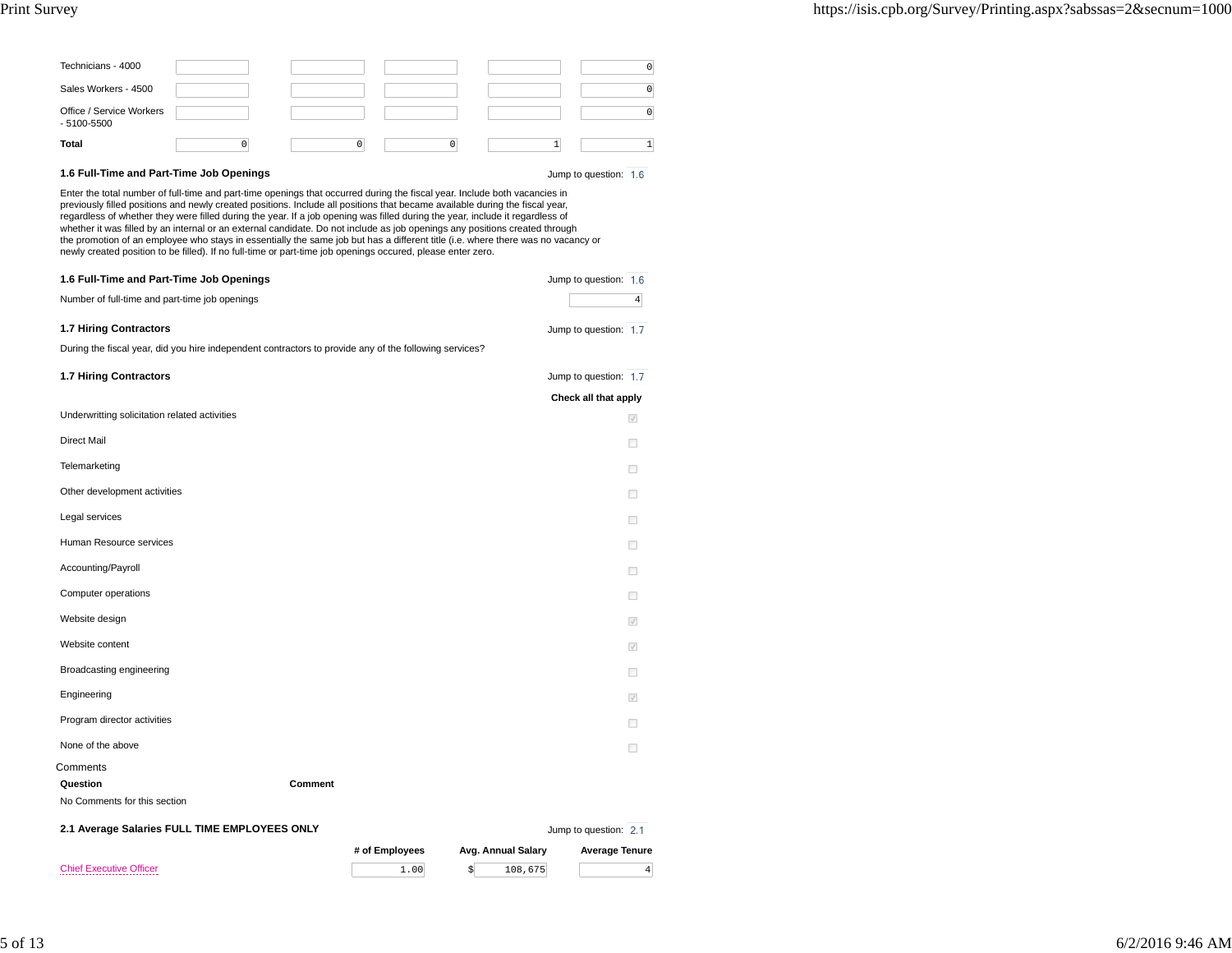| Chief Executive Officer - Joint                   |      | \$           |                         |
|---------------------------------------------------|------|--------------|-------------------------|
| <b>Chief Operations Officer</b>                   |      | \$           |                         |
| Chief Operations Officer - Joint                  |      | \$           |                         |
| <b>Chief Financial Officer</b>                    | 1.00 | \$<br>76,650 | $\overline{a}$          |
| Chief Financial Officer - Joint                   |      | \$           |                         |
| <b>Publicity, Program Promotion Chief</b>         | 1.00 | \$<br>71,575 | $\overline{\mathbf{3}}$ |
| Publicity, Program Promotion Chief - Joint        |      | \$           |                         |
| Communication and Public Relations, Chief         |      | \$           |                         |
| Communication and Public Relations, Chief - Joint |      | \$           |                         |
| <b>Programming Director</b>                       | 1.00 | 67,399<br>\$ | 21                      |
| Programming Director - Joint                      |      | \$           |                         |
| Production, Chief                                 |      | \$           |                         |
| Production, Chief - Joint                         |      | \$           |                         |
| <b>Executive Producer</b>                         |      | \$           |                         |
| Executive Producer - Joint                        |      | \$           |                         |
| Producer                                          | 3.00 | \$<br>43,525 | 5 <sup>1</sup>          |
| Producer - Joint                                  |      | \$           |                         |
| Development, Chief                                | 2.00 | \$<br>83,532 | $\overline{4}$          |
| Development, Chief - Joint                        |      | \$           |                         |
| <b>Member Services, Chief</b>                     |      | \$           |                         |
| Member Services, Chief - Joint                    |      | \$           |                         |
| Membership Fundraising, Chief                     | 1.00 | 51,805<br>\$ | 14                      |
| Membership Fundraising, Chief - Joint             |      | \$           |                         |
| <b>On-Air Fundraising, Chief</b>                  |      | \$           |                         |
| On-Air Fundraising, Chief - Joint                 |      | \$           |                         |
| <b>Auction Fundraising, Chief</b>                 |      | \$           |                         |
| Auction Fundraising, Chief - Joint                |      | \$           |                         |
| <b>Underwriting, Chief</b>                        |      | \$           |                         |
| Underwriting, Chief - Joint                       |      | \$           |                         |
| <b>Corporate Underwriting, Chief</b>              |      | \$           |                         |
| Corporate Underwriting, Chief - Joint             |      |              |                         |
| Foundation Underwriting, Chief                    |      | \$           |                         |
| Foundation Underwriting, Chief - Joint            |      | \$           |                         |
| Government Grants Solicitation, Chief             |      | \$           |                         |
| Government Grants Solicitation, Chief - Joint     |      | \$           |                         |
| Operations and Engineering, Chief                 | 1.00 | \$<br>56,100 | 21                      |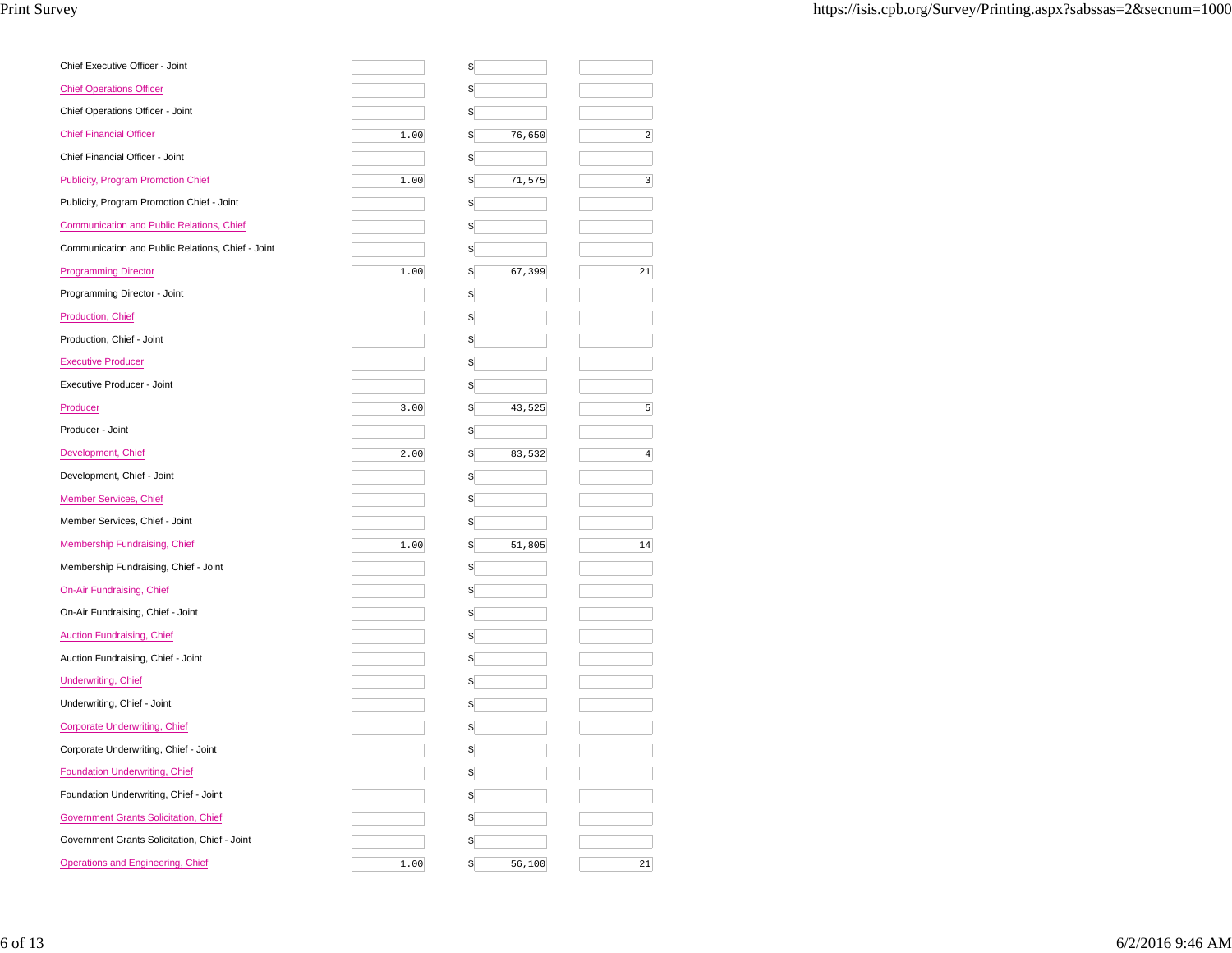| Operations and Engineering, Chief - Joint                  |       | \$           |                         |
|------------------------------------------------------------|-------|--------------|-------------------------|
| <b>Engineering Chief</b>                                   |       | \$           |                         |
| Engineering Chief - Joint                                  |       | \$           |                         |
| <b>Broadcast Engineer 1</b>                                |       | \$           |                         |
| Broadcast Engineer 1 - Joint                               |       |              |                         |
| <b>Production Engineer</b>                                 |       | S            |                         |
| Production Engineer - Joint                                |       |              |                         |
| Facilities, Satellite and Tower Maintenance, Chief         |       |              |                         |
| Facilities, Satellite and Tower Maintenance, Chief - Joint |       |              |                         |
| <b>Technical Operations, Chief</b>                         |       |              |                         |
| Technical Operations, Chief - Joint                        |       | \$           |                         |
| <b>Education, Chief</b>                                    |       | S            |                         |
| Education, Chief - Joint                                   |       | \$           |                         |
| Information Technology, Director                           |       |              |                         |
| Information Technology, Director - Joint                   |       |              |                         |
| <b>Volunteer Coordinator</b>                               | 1.00  | 32,677       | $\overline{4}$          |
| Volunteer Coordinator - Joint                              |       |              |                         |
| News / Current Affairs Director                            | 4.00  | 59,671<br>\$ | 10                      |
|                                                            |       |              |                         |
| News / Current Affairs Director - Joint                    |       | \$           |                         |
| <b>Music Director</b>                                      |       | \$           |                         |
| Music Librarian/Programmer                                 |       |              |                         |
| Announcer / On-Air Talent                                  | 4.00  | 39,867<br>\$ | 8                       |
| Announcer / On-Air Talent - Joint                          |       |              |                         |
| Reporter                                                   | 10.00 | 49,444<br>\$ | $6 \overline{6}$        |
| Reporter - Joint                                           |       |              |                         |
| <b>Public Information Assistant</b>                        | 1.00  | 42,630<br>\$ | $\overline{\mathbf{3}}$ |
| Public Information Assistant - Joint                       |       | \$           |                         |
| <b>Broadcast Supervisor</b>                                |       |              |                         |
| Broadcast Supervisor - Joint                               |       | \$           |                         |
| Director of Continuity / Traffic                           |       |              |                         |
| Director of Continuity / Traffic - Joint                   |       |              |                         |
| <b>Events Coordinator</b>                                  |       | \$           |                         |
| Events Coordinator - Joint                                 |       | \$           |                         |
| Web Administrator/Web Master                               | 1.00  | 42,945<br>\$ | $\overline{\mathbf{3}}$ |
| Web Administrator/Web Master - Joint                       |       | \$           |                         |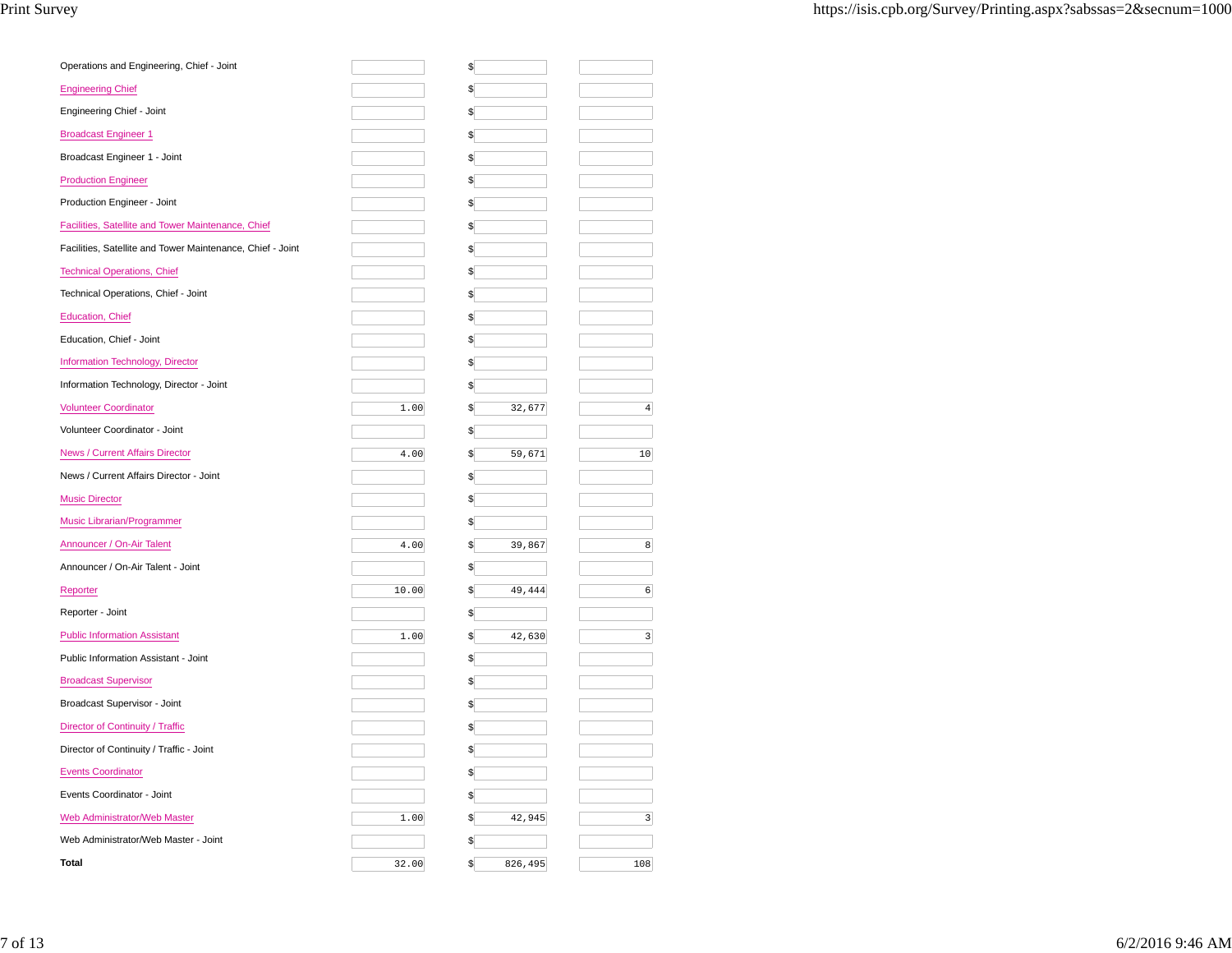| Comments |                                                                                                                                                                           |          |                        |                 |                            |                       |                |
|----------|---------------------------------------------------------------------------------------------------------------------------------------------------------------------------|----------|------------------------|-----------------|----------------------------|-----------------------|----------------|
| Question |                                                                                                                                                                           |          | Comment                |                 |                            |                       |                |
|          | No Comments for this section                                                                                                                                              |          |                        |                 |                            |                       |                |
|          | 3.1 Governing Board Method of Selection                                                                                                                                   |          |                        |                 |                            | Jump to question: 3.1 |                |
|          | Enter the number of governing board members (including the chairperson and both voting and non-voting<br>ex-officio members) who are selected by the following methods:   |          |                        |                 |                            |                       |                |
|          | 3.1 Governing Board Method of Selection                                                                                                                                   |          |                        |                 |                            | Jump to question: 3.1 |                |
|          | Ex-Officio (Automatic membership because of another office held)                                                                                                          |          |                        |                 |                            |                       | $\overline{4}$ |
|          | 3.1 Governing Board Method of Selection                                                                                                                                   |          |                        |                 |                            | Jump to question: 3.1 |                |
|          | Appointed by government legislative body (including school board)<br>or other government official (e.g. governor)                                                         |          |                        |                 |                            |                       |                |
|          | 3.1 Governing Board Method of Selection                                                                                                                                   |          |                        |                 |                            | Jump to question: 3.1 |                |
|          | Elected by community/membership                                                                                                                                           |          |                        |                 |                            |                       | $\overline{0}$ |
|          | 3.1 Governing Board Method of Selection                                                                                                                                   |          |                        |                 |                            | Jump to question: 3.1 |                |
|          | Other (please specify below)                                                                                                                                              |          |                        |                 |                            |                       |                |
|          | 3.1 Governing Board Method of Selection                                                                                                                                   |          |                        |                 |                            | Jump to question: 3.1 |                |
|          | 3.1 Governing Board Method of Selection                                                                                                                                   |          |                        |                 |                            | Jump to question: 3.1 |                |
|          | Elected by board of directors itself (self-perpetuating body)                                                                                                             |          |                        |                 |                            |                       | 15             |
|          | 3.1 Governing Board Method of Selection                                                                                                                                   |          |                        |                 |                            | Jump to question: 3.1 |                |
|          | Total number of board members (Automatic total of the above)                                                                                                              |          |                        |                 |                            |                       | 19             |
|          | 3.2 Governing Board Members                                                                                                                                               |          |                        |                 |                            | Jump to question: 3.2 |                |
|          | Please report the racial or ethnic group of the members of your governing board by gender. Please also report the<br>number of governing board members with a disability. |          |                        |                 |                            |                       |                |
|          | 3.2 Governing Board Members                                                                                                                                               |          |                        |                 |                            | Jump to question: 3.2 |                |
|          | For minority group identification, please refer to "Instructions and Definitions" in the Employment subsection.                                                           |          |                        |                 |                            |                       |                |
|          | 3.2 Governing Board Members                                                                                                                                               |          |                        |                 |                            | Jump to question: 3.2 |                |
|          | <b>African American</b>                                                                                                                                                   | Hispanic | <b>Native American</b> | Asian / Pacific | <b>White, Non-Hispanic</b> |                       | Total          |
|          |                                                                                                                                                                           |          |                        |                 |                            |                       |                |

| Female                                               | $\overline{2}$                                                                         |  |  |          | 1 | 9  | 12 |  |  |
|------------------------------------------------------|----------------------------------------------------------------------------------------|--|--|----------|---|----|----|--|--|
| Board<br>Members                                     |                                                                                        |  |  |          |   |    |    |  |  |
| Male<br>Board<br>Members                             | 1                                                                                      |  |  |          |   | 6  |    |  |  |
| <b>Total</b>                                         | 3                                                                                      |  |  | $\Omega$ | 1 | 15 | 19 |  |  |
| 3.2 Governing Board Members<br>Jump to question: 3.2 |                                                                                        |  |  |          |   |    |    |  |  |
|                                                      | Number of Vacant Positions                                                             |  |  |          |   |    |    |  |  |
| 3.2 Governing Board Members                          | Jump to question: 3.2                                                                  |  |  |          |   |    |    |  |  |
|                                                      | Total Number of Board Members (Total should equal the total reported in Question 3.1.) |  |  |          |   |    |    |  |  |
|                                                      |                                                                                        |  |  |          |   |    |    |  |  |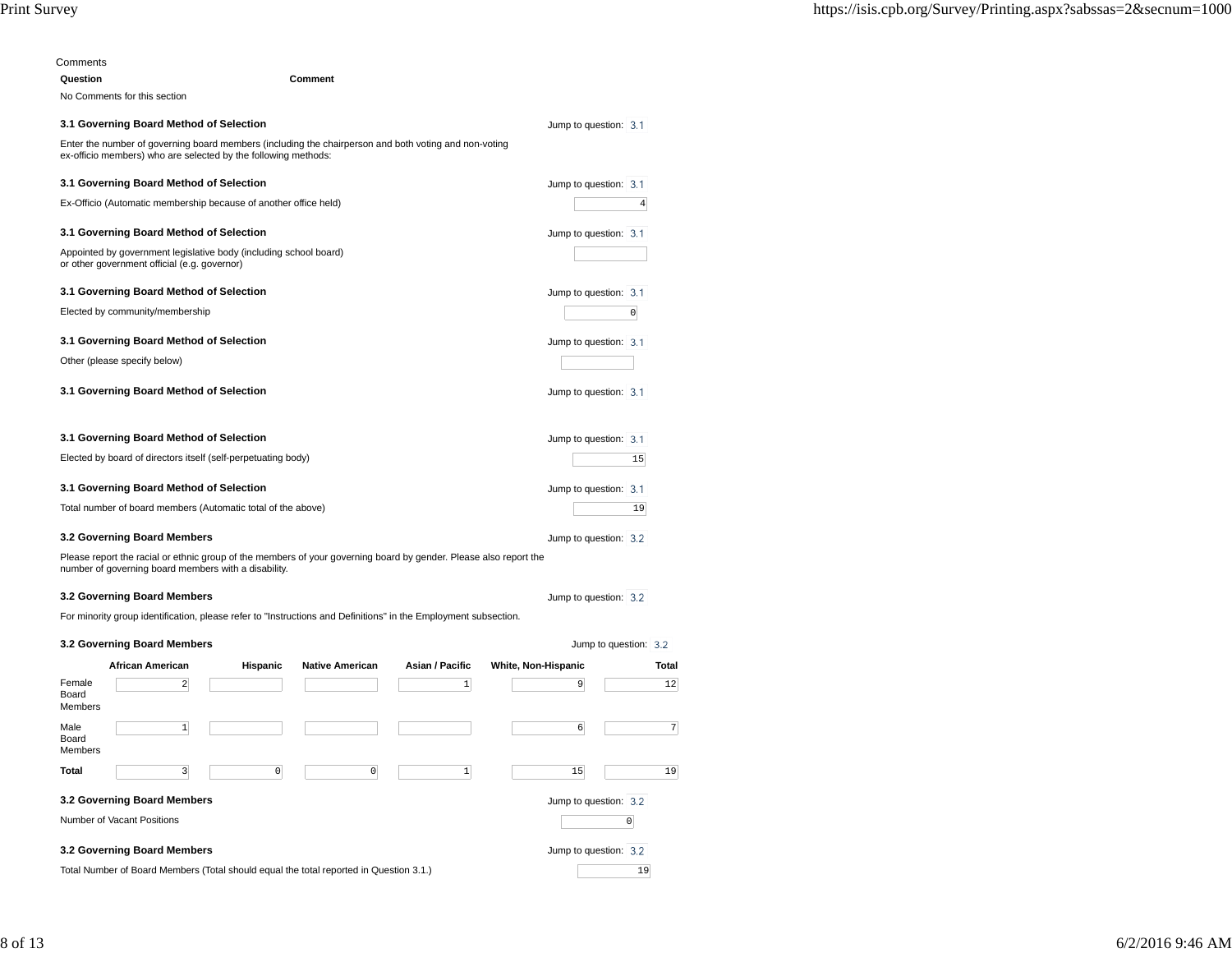| 3.2 Governing Board Members                                                                                                                                                                                                                                                      | Jump to question: 3.2 |                |
|----------------------------------------------------------------------------------------------------------------------------------------------------------------------------------------------------------------------------------------------------------------------------------|-----------------------|----------------|
| Number of Board Members with disabilities                                                                                                                                                                                                                                        |                       | $\overline{0}$ |
| Comments                                                                                                                                                                                                                                                                         |                       |                |
| Comment<br>Question                                                                                                                                                                                                                                                              |                       |                |
| No Comments for this section                                                                                                                                                                                                                                                     |                       |                |
| 4.1 Community Outreach Activities                                                                                                                                                                                                                                                | Jump to question: 4.1 |                |
| Did the grant recipient engage in any of the following community outreach services, and, if so, did the outreach activity have a specific,<br>formal component designed to be of special service to either the educational community or minority and/or other diverse audiences? |                       |                |
| 4.1 Community Outreach Activities                                                                                                                                                                                                                                                | Jump to question: 4.1 |                |
|                                                                                                                                                                                                                                                                                  |                       | Yes/No         |
| Produce public service announcemnts?                                                                                                                                                                                                                                             |                       | Yes            |
| Did the public service announcements have a specific, formal component designed to be of special service to the educational<br>community?                                                                                                                                        |                       | Yes            |
| Did the public service announcements have a specific, formal component designed to be of special service to the minority<br>community and/or diverse audiences?                                                                                                                  |                       | No             |
| Broadcast community activities information (e.g., community bulletin board, series highlighting local nonprofit agencies)?                                                                                                                                                       |                       | Yes            |
| Did the community activities information broadcast have a specific, formal component designed to be of special service to the<br>educational community?                                                                                                                          |                       | Yes            |
| Did the community activities information broadcast have a specific, formal component designed to be of special service to the<br>minority community and/or diverse audiences?                                                                                                    |                       | Yes            |
| Produce/distribute informational materials based on local or national programming?                                                                                                                                                                                               |                       | Yes            |
| Did the informational programming materials have a specific, formal component designed to be of special service to the<br>educational community?                                                                                                                                 |                       | No             |
| Did the informational programming materials have a specific, formal component designed to be of special service to the minority<br>community and/or diverse audiences?                                                                                                           |                       | No             |
| Host community events (e.g. benefit concerts, neighborhood festivals)?                                                                                                                                                                                                           |                       | Yes            |
| Did the community events have a specific, formal component designed to be of special service to the educational community?                                                                                                                                                       |                       | Yes            |
| Did the community events have a specific, formal component designed to be of special service to the minority community and/or<br>diverse audiences?                                                                                                                              |                       | Yes            |
| Provide locally created content for your own or another community-based computer network/web site?                                                                                                                                                                               |                       | Yes            |
| Did the locally created web content have a specific, formal component designed to be of special service to the educational<br>community?                                                                                                                                         |                       | Yes            |
| Did the locally created web content have a specific, formal component designed to be of special service to the minority<br>community and/or diverse audiences?                                                                                                                   |                       | Yes            |
| Partner with other community agencies or organizations (e.g., local commerical TV station, Red Cross, Urban League, school<br>district)?                                                                                                                                         |                       | Yes            |
| Did the partnership have a specific, formal component designed to be of special service to the educational community?                                                                                                                                                            |                       | No             |
| Did the partnership have a specific, formal component designed to be of special service to the minority community and/or diverse<br>audiences?                                                                                                                                   |                       | Yes            |
| Comments                                                                                                                                                                                                                                                                         |                       |                |
| Question<br>Comment                                                                                                                                                                                                                                                              |                       |                |
| No Comments for this section                                                                                                                                                                                                                                                     |                       |                |
| 5.1 Radio Programming and Production                                                                                                                                                                                                                                             | Jump to question: 5.1 |                |
| Instructions and Definitions:                                                                                                                                                                                                                                                    |                       |                |
| 5.1 Radio Programming and Production                                                                                                                                                                                                                                             | Jump to question: 5.1 |                |

About how many original hours of station program production in each of the following categories did the grant recipient complete this year?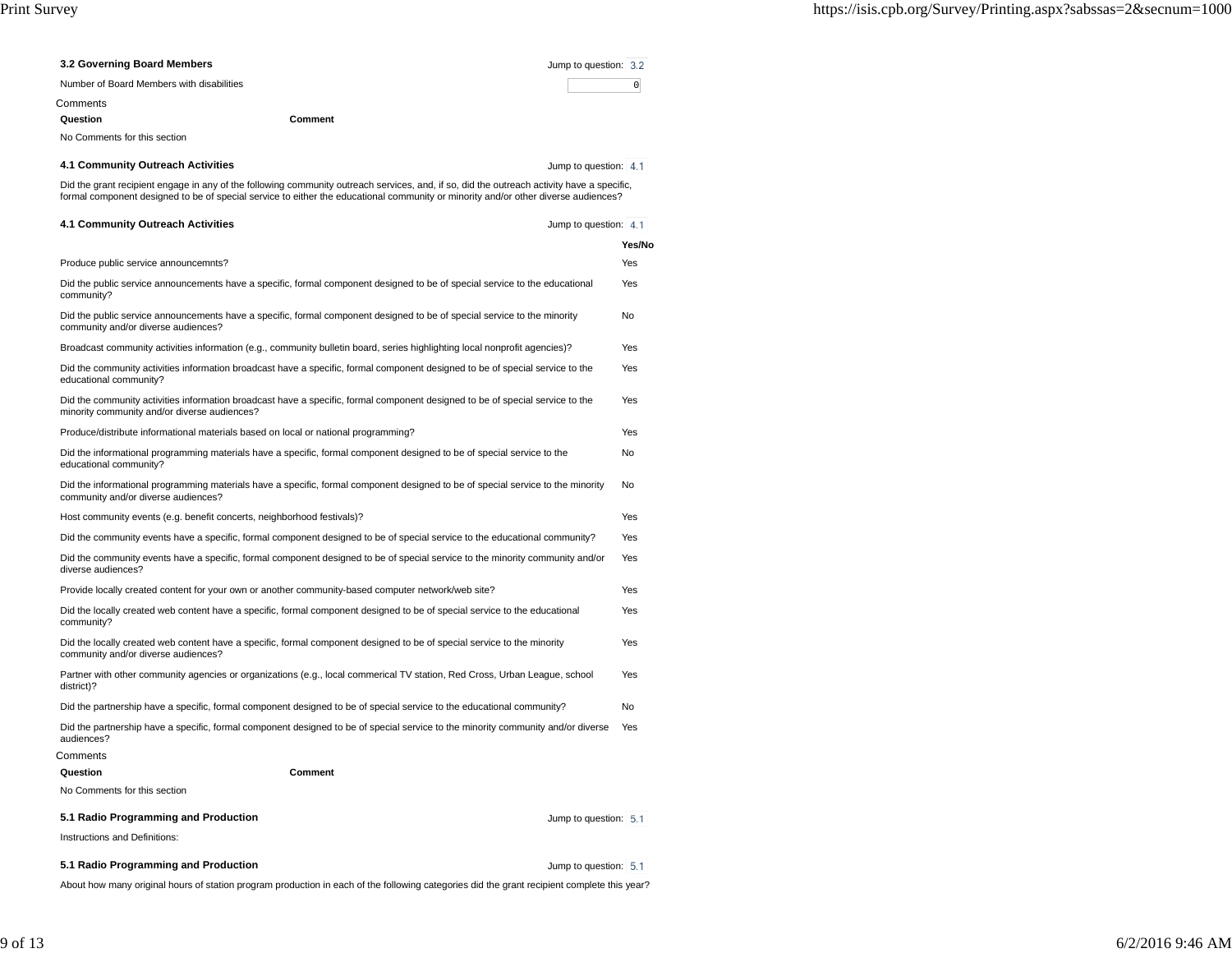(For purposes of this survey, programming intended for national distribution is defined as all programming distributed or offered fordistribution to at least one station outside the grant recipients local market.)

| 5.1 Radio Programming and Production                                                                                                                                                                                     |                                  |                                  | Jump to question: 5.1 |
|--------------------------------------------------------------------------------------------------------------------------------------------------------------------------------------------------------------------------|----------------------------------|----------------------------------|-----------------------|
|                                                                                                                                                                                                                          | <b>For National Distribution</b> | For Local Distribution/All Other | Total                 |
| Music (announcer in studio playing principally a<br>sequence of musical recording)                                                                                                                                       |                                  | 676                              | 676                   |
| Arts and Cultural (includes live or narrated<br>performances, interviews, and discussions, in the<br>form of extended coverage and broadcast time<br>devote to artistic and/or cultural subject matter)                  |                                  | 65                               | 65                    |
| News and Public Affairs (includes regular<br>coverage of news events, such as that produced<br>by a newsroom, and public issues-driven listener<br>participation, interview and discussion programs)                     |                                  | 650                              | 650                   |
| Documentary (includes highly produced longform<br>stand alone or series of programs, principally<br>devoted to in-depth investigation, exploration, or<br>examination of a single or related multiple subject<br>matter) |                                  | $^{\circ}$                       | 0                     |
| All Other (incl. sports and religious - Do NOT<br>include fundraising)                                                                                                                                                   |                                  | $\mathbf 0$                      | 0                     |
| Total                                                                                                                                                                                                                    | 0                                | 1,391                            | 1,391                 |

## **5.1 Radio Programming and Production**

Jump to question: 5.1

Out of all these hours of station production during the year for about how many was a minority ethnic or racial group member in principalcharge of the production? (Minority ethnic or racial groups refer to: African-American, Hispanic, Native American and AsianAmerican/Pacific Islander.)

| 5.1 Radio Programming and Production    | Jump to question: 5.1 |     |
|-----------------------------------------|-----------------------|-----|
| Approx Number of Original Program Hours |                       | 350 |
| Comments                                |                       |     |
| Question                                | Comment               |     |
| No Commante for this saction            |                       |     |

## **6.1 Telling Public Radio's Story**

#### Jump to question: 6.1

**Joint licensee Grantees that have filed a 2015 Local Content and Services Report as part of meeting the requirement for TV CSG funding may state they havedone so in the corresponding questions below, so long as all of the questions below were addressed asthey relate to radio operations in such report. You must include the date the report was submitted toCPB along with the TV Grantee ID under which it was**

The purpose of this section is to give you an opportunity to tell us and your community about the activities you have engaged in to address community needs by outlining key services provided, and the local value and impact of those services. Please report on activities that occured in Fiscal Year 2015. Responses may be shared with Congress or the public. Grantees are required to post a copy of this report (Section 6 only) to their website no later than ten (10) days after the submission of the report to CPB. CPB recommends placingthe report in an "About" or similar section on your website. This section hadpreviously been optional. Response to this section of the SAS is nowmandatory.

#### **6.1 Telling Public Radio's Story**

Jump to question: 6.1

1. Describe your overall goals and approach to address identified community issues, needs, and interests through your station's vital local services, such as multiplatform long and short-form content, digital and in-person engagement, education services, community information,partnership support, and other activities, and audiences you reached or new audiences you engaged.

**submitted.**

The mission of KCUR is to serve the needs and aspirations of the Greater Kansas City region with an accurate, credible, and unbiased mediaservice that educates, engages, entertains, and enriches both individuals and our diverse community. KCUR strives to bring national issues and stories to Kansas City, and to take Kansas City's issues and stories to the nation. During the last several years, KCUR has overhauled our approach to content in order to better address community issues, needs, and interests through our news and programming. We have developed a clear, consistent editorial voice, which is based upon our core values, and guides our decision-making, setting of priorities, and resource allocation. This approach to content guides us across all of our platforms: broadcast; digital, including website, podcasts, Facebook,Twitter, and other social media; and engaging audiences in person. Since 2010, both the size of the KCUR newsroom and the amount of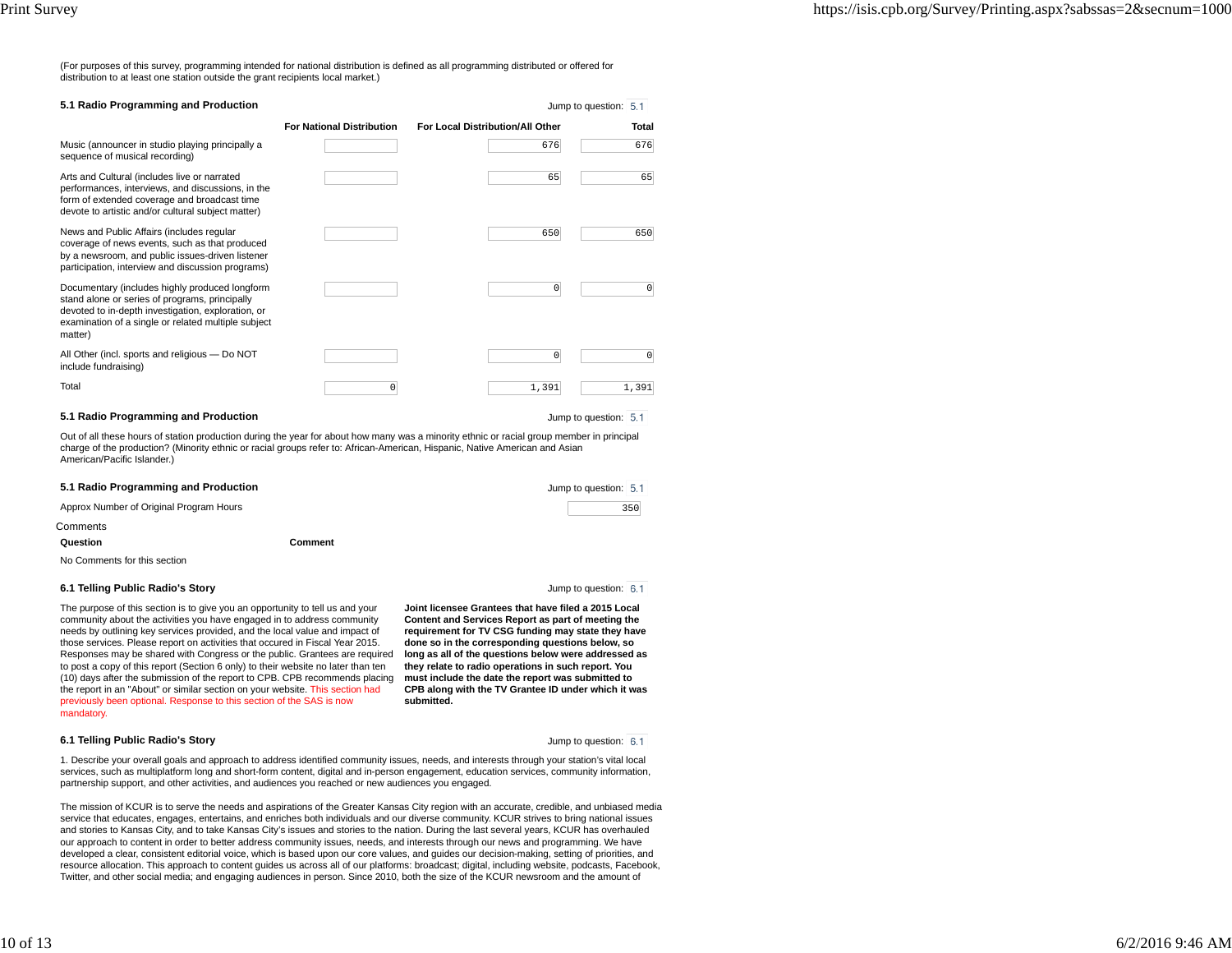original reporting produced have doubled. Other news organization are now often building on KCUR's original work. Both Harvest Public Media, a collaboration led by KCUR, and Beyond Our Borders, a series of in-depth reporting about social issues linked to location, have inspired other media outlets, both public and commercial, to continue looking into the subjects. We are bringing new voices to the air, and introducing new ideas into the conversation. In 2013, KCUR hired a three-person community engagement team. The team led the infusion of community engagement into the workflow of our entire content team, including newsroom and talk shows. To-date, we have seen significant changes in how our newsroom and talk shows engage the community, and in the frequency and depth with which our audience engages us. We have improved our ability to engage the community through daily use of social media as a tool in developing content; crowd-sourcing storyideas; and hosting conversation beyond our broadcasts. Community engagement has provided new ways to expand our integrated contentand multi-platform delivery to include two-way conversations with our audience about priorities and coverage. We have done this through several initiatives: • Public Insight Network (PIN) in partnership with KCPT public television. PIN is a database of listeners and community members who provide knowledge and insight to us, so that we can cover the news in greater depth and uncover stories that we might not otherwise find. • Tell KCUR is our weekly audience query via social and broadcast media that prompts discussion about key issues concerning the region. • Beyond Our Borders is a longitudinal reporting effort to explore the lines that unite and divide our region through a series of newsstories, talk shows, social media, and community meetings. • Generation Listen KC, a young friends group intended to engage a youngeraudience in public radio. This was one of five pilot programs in the country launched in partnership with NPR.

#### **6.1 Telling Public Radio's Story**

Jump to question: 6.1

2. Describe key initiatives and the variety of partners with whom you collaborated, including other public media outlets, community nonprofits,government agencies, educational institutions, the business community, teachers and parents, etc. This will illustrate the many ways you'reconnected across the community and engaged with other important organizations in the area.

KCUR is licensed to the University of Missouri and located on the Kansas City campus. Two KCUR employees also serve on UMKC's faculty.The host of Up To Date is also an associate teaching professor of journalism, a political columnist for The Kansas City Star, and a frequentguest on KCPT public television. The host and producer of Fish Fry is also the director of the Marr Sound Archives housed in the Miller Nichols Library, and he teaches Kansas City jazz history at the Kansas City Art Institute. A third KCUR employee, who contributes to CentralStandard, also serves as Vice Chancellor of Diversity and Inclusion. As other local media have shifted from, often struggled with, and sometimes abandoned in-depth coverage of local and regional news, issues, and stories, KCUR has expanded to meet many of the needs and wants of individuals and organizations to be well-informed. KCUR has built several areas of expertise in news and programming, and hasled the building of several collaborations with public media and nonprofits. KCUR produces two daily one-hour talk shows that address community interests, issues and aspirations: Central Standard and Up To Date. Both shows invite guests who provide expertise, insight, stories, and a wide range of perspectives. Both shows engage our audiences through call-in segments. Central Standard is a program of conversations and stories that deepen and challenge our understanding of people, places, and issues that matter to us. Through the radio show, podcast, and community events, it's a gathering place for people from all walks of life to come together to be stimulated, entertained,and moved. Central Standard produces recorded segments in the community for integration into the daily show. Up To Date focuses on pressing issues, both local and national, including politics, economics, planning and design, history, and entertainment - topics that have an impact on the lives of the Greater Kansas City region. When corporate and government leaders, authors, and entertainers visit Kansas city,Up To Date is often on their list of places that they want to be while here. KCUR leads Harvest Public Media, a collaborative public mediaproject that reports on important agriculture issues in the Midwest in three major clusters: food, fuel, and field. Originally funded by the Corporation for Public Broadcasting (CPB) through a Local Journalism Center grant, Harvest Public Media is now self-sustaining. KCUR manages the work of reporters at five other public radio and three public television stations. Currently, with funding from another CPB grant, KCUR is working with three public television stations to launch a video unit. Harvest content is regularly aired on NPR and other public radioand television stations, and is picked up by newspapers and digital news sites throughout the region. In 2014, KCUR launched Heartland Health Monitor, a bi-state reporting collaboration focused on health issues and their impact in Missouri and Kansas. KCUR is managing the work of health reporters at KCPT public television, Kansas Health Institute News Service, and Kansas Public Radio. In 2014, KCUR expandedits in-depth and multi-media coverage of the arts in order to broaden and deepen the community's understanding and awareness of Kansas City artists, arts organizations, and arts offerings. KCUR has several special projects that connect with the community. For example: • Aging inPlace is an occasional series in which KCUR explores the community and individual challenges of serving a multi-generational community. Innovation KC is a series of interviews that introduces the audience to Kansas City's innovators and how innovation works in the region. Theconversations illuminate the thinking and work of corporate legends and startup hopefuls, nonprofit pioneers, and visionary inventors. • Teaching It Forward is KCUR's deep look at the changing nature of the teaching profession in Kansas City. For example, how are schools inthe Kansas City preparing teachers for the future? What effect will this have on our kids?

#### **6.1 Telling Public Radio's Story**

Jump to question: 6.1

3. What impact did your key initiatives and partnerships have in your community? Describe any known measurable impact, such as increasedawareness, learning or understanding about particular issues. Describe indicators of success, such as connecting people to needed resources or strengthening conversational ties across diverse neighborhoods. Did a partner see an increase in requests for relatedresources? Please include direct feedback from a partner(s) or from a person(s) served.

KCUR sets goals and measures progress for all aspects of our work. Through services that analyze Arbitron data, Google analytics, and social media analytics, KCUR can see that we have a steady broadcast audience and a growing digital audience. With NPR and a local advertising agency, KCUR has been studying the market that we both serve and could be serving. In grant reports, we provide information requested by our funders. In the Beyond Our Borders program, we have good attendance at community events, and strong interest by thosewhom we interview. For all of the Generation Listen KC activities, we have good attendance and many volunteers. KCUR will continue toestablish goals and measure progress. We will continue to develop metrics that are appropriate for a public media organization.

**6.1 Telling Public Radio's Story**

Jump to question: 6.1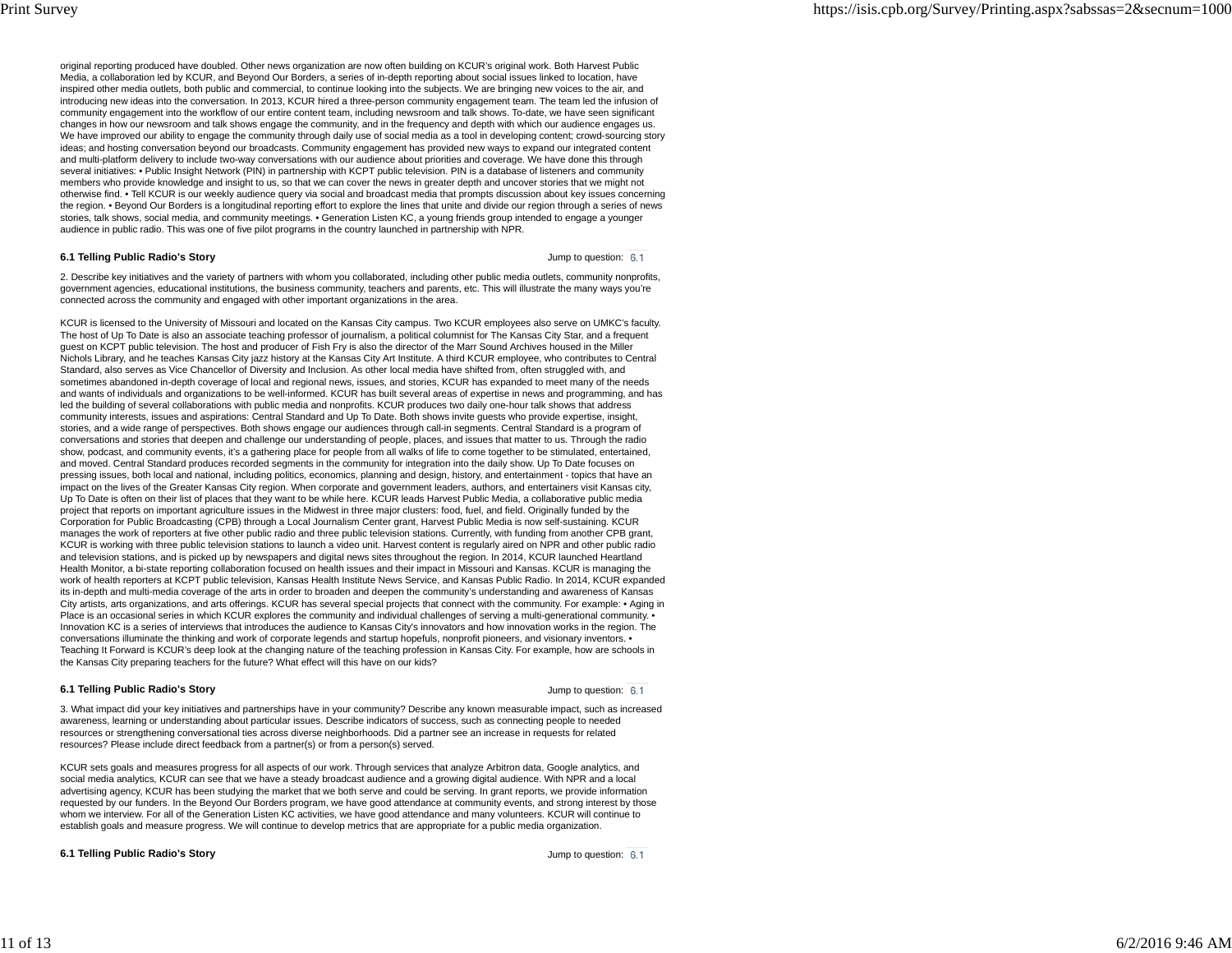Jump to question: 7.1

4. Please describe any efforts (e.g. programming, production, engagement activities) you have made to investigate and/or meet the needs ofminority and other diverse audiences (including, but not limited to, new immigrants, people for whom English is a second language and illiterate adults) during Fiscal Year 2015, and any plans you have made to meet the needs of these audiences during Fiscal Year 2016. If youregularly broadcast in a language other than English, please note the language broadcast.

All of the work, news, programming, and initiatives described above are infused with the desire to reach and communicate with diverse audiences. For example, Central Standard provides a daily venue for convening representatives of Kansas City's diverse communities. Beyond Our Borders has engaged communities that have too often been defined by a street, a county line, or a state line. KCUR uses the Public Insight Network and our Tell KCUR queries to develop sources and ideas that turn into broadcast stories, talk show segments, and digital content. In collaboration with Kansas Public Radio, we operate a reading service for the visually impaired on our subcarrier channel.We plan to continue all of this work and to identify additional ways to serve diverse audiences.

#### **6.1 Telling Public Radio's Story**

Jump to question: 6.1

5. Please assess the impact that your CPB funding had on your ability to serve your community. What were you able to do with your grant thatyou wouldn't be able to do if you didn't receive it?

KCUR is fortunate to receive a CPB Community Service Grant, because it provides a base upon which we can build our other revenue streams. We know that we have the funding to carry core programming from NPR and to provide basic, local, general news. With this base offunding, KCUR demonstrates both financial stability and the capacity for innovation. As a result, KCUR has received generous financial support from several major philanthropic foundations in Kansas City. Without the CPB-CSG, we would have to allocate other revenue streamsto the core services, thus limiting our ability to launch initiatives, stay current with technology, and reach other goals as described above.

**Comments Question**

No Comments for this section

#### **7.1 Journalists**

Jump to question: 7.1

This section builds on the Census of Journalists conducted by CPB in the summer of 2010. These positions are the primary professional full-time, part-time or contract contributors to local journalism at your organization. The individuals in these positions will have had training in the standards and practices of fact-based news origination, verification, production and presentation. These are generally accepted titlesfor these positions but may not match position descriptions at your organization exactly. Please do your best to account for eachprofessional journalist in your organization. Please do not count student or volunteer journalists.

**Comment**

#### **7.1 Journalists**

| Job Title                         | Full<br>Time    | Part<br>Time            | Contract       | Male           | Female          | African-<br>American | Hispanic | Native-<br>American | Asian/<br>Pacific | White, Non-<br>Hispanic | Other |
|-----------------------------------|-----------------|-------------------------|----------------|----------------|-----------------|----------------------|----------|---------------------|-------------------|-------------------------|-------|
| News Director                     | $\overline{2}$  | $\circ$                 |                | $\mathbf{1}$   | $\mathbf{1}$    |                      |          |                     |                   | $\overline{2}$          |       |
| <b>Assistant News</b><br>Director | $\mathbf{1}$    | $\circ$                 |                | $\mathbf{1}$   |                 |                      |          |                     |                   | $\vert 1 \vert$         |       |
| Managing Editor                   | $\mathbf{1}$    |                         |                |                | $\vert 1 \vert$ |                      |          |                     |                   | $\mathbf{1}$            |       |
| Senior Editor                     |                 |                         |                |                |                 |                      |          |                     |                   |                         |       |
| Editor                            | $\overline{3}$  |                         |                | $\overline{2}$ | $\mathbf{1}$    |                      |          |                     |                   | 3                       |       |
| Executive<br>Producer             |                 |                         |                |                |                 |                      |          |                     |                   |                         |       |
| Senior Producer                   | $\overline{2}$  |                         |                |                | $\mathbf{1}$    |                      |          |                     |                   | $\mathbf{1}$            |       |
| Producer                          | $\overline{2}$  |                         | $\Omega$       |                | $\vert$ 2       |                      |          |                     |                   | $\overline{2}$          |       |
| Associate<br>Producer             |                 |                         |                |                |                 |                      |          |                     |                   |                         |       |
| Reporter/Producer                 |                 |                         |                |                |                 |                      |          |                     |                   |                         |       |
| Host/Reporter                     |                 |                         |                |                |                 |                      |          |                     |                   |                         |       |
| Reporter                          | $\overline{2}$  | 5                       | $\overline{2}$ |                | 5 <sub>5</sub>  | $\mathbf{1}$         |          |                     |                   | $\overline{7}$          |       |
| <b>Beat Reporter</b>              | 7               |                         | $\overline{4}$ | 5              | $6 \mid$        | $\overline{0}$       |          |                     |                   | 11                      |       |
| Anchor/Reporter                   |                 |                         | $\mathbf 0$    |                |                 |                      |          |                     |                   |                         |       |
| Anchor/Host                       | $\vert 1 \vert$ | $\overline{\mathbf{3}}$ |                | $\vert$ 2      | $\vert$ 2       | $\mathbf{1}$         |          |                     |                   | $\overline{\mathbf{3}}$ |       |

12 of 13